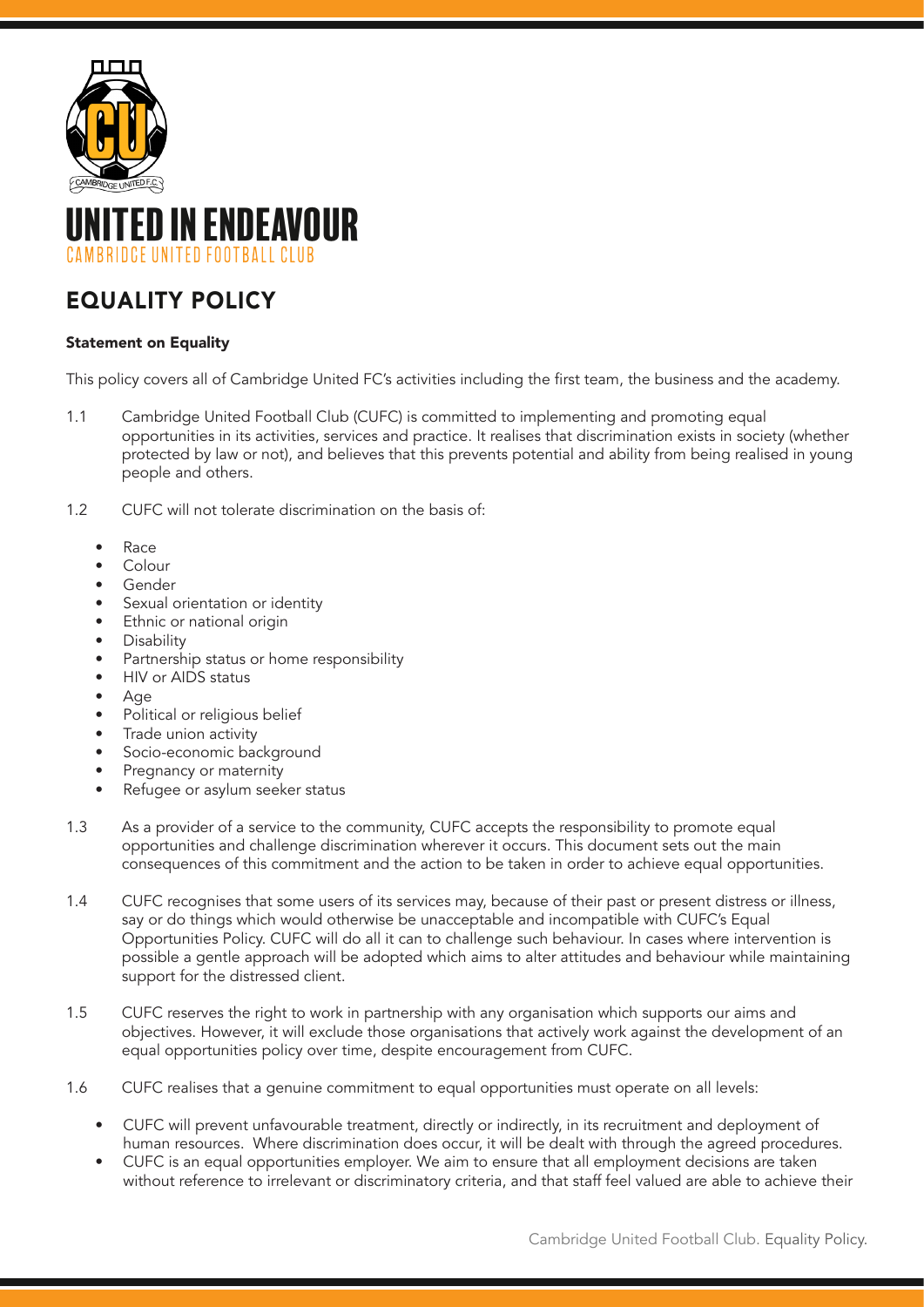full potential.

• CUFC will seek to prevent discrimination and ensure equal representation in the services it provides, the structures that it facilitates and the practice through which it carries out its work. This involves the development of greater diversity in the Board of CUFC and the staff to ensure a genuinely wide representation.

#### Responsibility

- 2.1. The Board of CUFC have overall responsibility for the effective operation of this policy. However, all staff, volunteers and service users have a duty as part of their involvement with CUFC to do everything they can to ensure that the policy works in practice. Those responsible for recruiting staff and volunteers to work in CUFC projects are responsible for ensuring that they are aware of CUFC's Equal Opportunities Policy and adhere to it while working for CUFC.
- 2.2. CUFC will bring to the attention of all staff and volunteers the existence of this policy, and will provide such training as is necessary to ensure that the policy is effective and that everyone is aware of it.
- 2.3. If any member of staff, volunteer or service user feels that they have been, or are being discriminated against in any way they are entitled to pursue the matter with the Board of CUFC.
- 2.4. All instances or complaints of discriminatory behaviour will be treated seriously.
- 2.5. Complaints or allegations of an unfounded or malicious nature will also be treated as serious.

## Disabled Access

3.1. CUFC will endeavour to ensure, as far as is practicable, that all the premises it uses have disabled access. When considering new premises, every effort will be made to ensure such premises are fully accessible.

#### Use of Language

- 4.1. Staff, volunteers and service users should avoid and challenge the use of language which, in any way, belittles anyone.
- 4.2. Where the language used has a personal impact on others, and it has been made clear to the person concerned that their use of such language is unwelcome and/or offensive, disciplinary action may be taken if they persist with it.
- 4.3. All materials used or developed by CUFC will be judged in the light of the promotion of equal opportunities, and those considered to be discriminatory will not be used.

## Sexual Harassment

- 5.1. No member of staff, volunteer or service user should be subject to sexual harassment.
- 5.2. This is interpreted as unwanted behaviour of a sexual nature including:
	- verbal sexual abuse
	- physical contact
	- repeated remarks which an individual finds offensive
- 5.3. If it has been made clear to the person concerned that their behaviour is unwelcome and they persist with it, then the member of staff, volunteer or service user who is the focus of the behaviour will be entitled to make a formal complaint.

#### Monitoring and Review

6.1. The Policy will be reviewed by the Board of CUFC to ensure that no member of staff, volunteer or service user is put to a disadvantage either directly or indirectly. This monitoring will also apply to the composition of the Boards of CUFC.